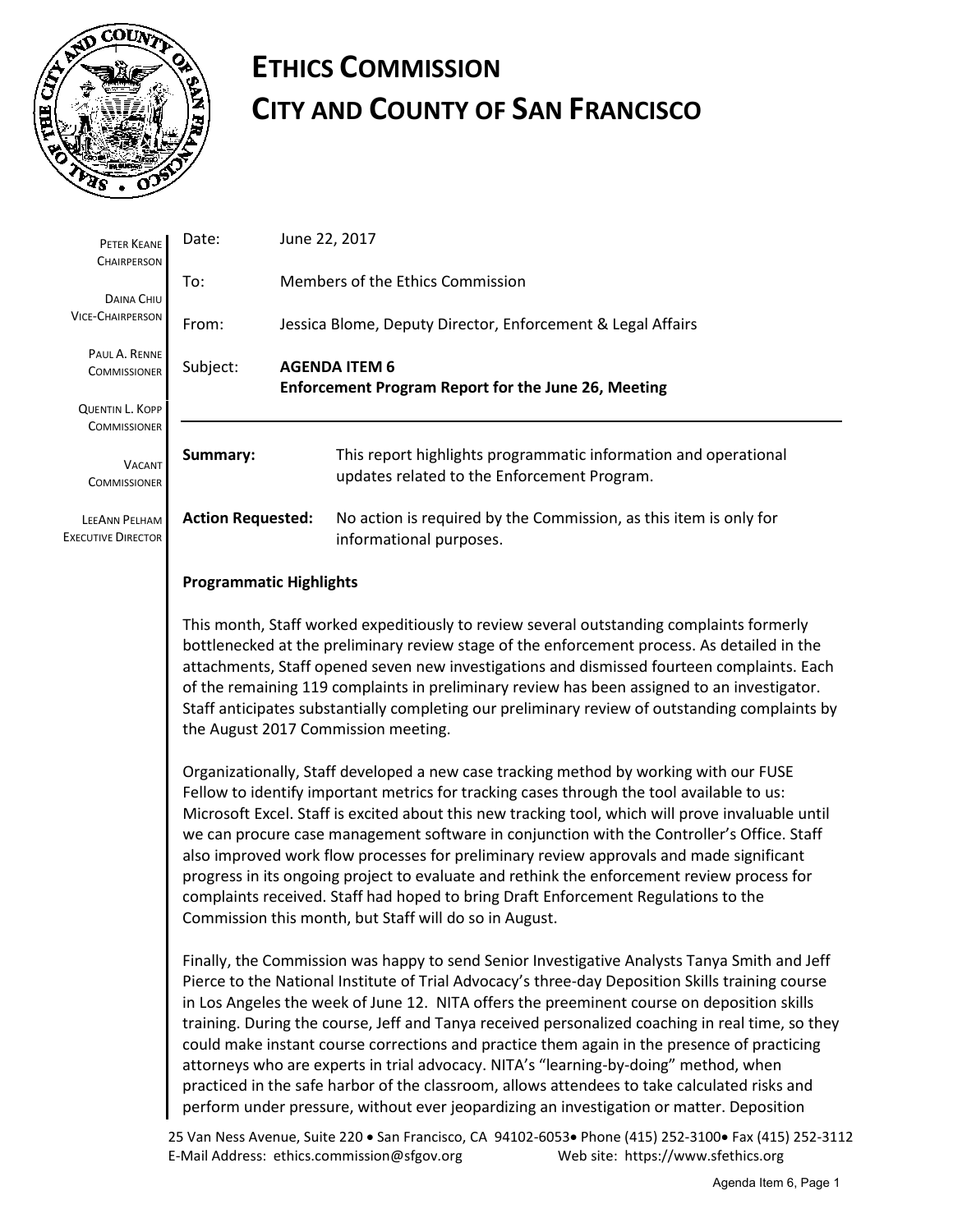skills are critical to successful administrative prosecution, and the question-and-answer techniques Jeff and Tanya learned in this training are transferable to witness interviewing. I have personally attended the NITA course and was once a certified-NITA trainer for the deposition and trial advocacy programs. I regard NITA courses highly and believe Jeff and Tanya benefitted tremendously from attending the course in L.A. I look forward to viewing Jeff and Tanya first-hand when they take their first deposition in the context of an investigation.

In addition to deposition training, six Staff members attended the first of two webinars for legal research and writing hosted by legal writing scholar Bryan Garner through his legal training company LawProse. The first webinar took place on June 7 and was titled "Framing Your Thoughts--Divide & Conquer: Compose in an orderly, planned way. Learn to think efficiently and prepare yourself properly." The second, scheduled for June 28, is titled "Structuring Your Analytical and Persuasive Writing--Use the elements of rhetorical discourse to your advantage; Learn how to take advantage of the most important part of any presentation: The opener." In the first course, Staff worked through exercises designed to sharpen their analytical and writing skills. Staff learned primary tools and techniques to make the most of their abilities. With Bryan Garner's tips, Staff will have the tools we need to succeed at challenging legal writing projects, such as drafting probable cause reports, accusations, and hearing briefs. Staff has welcomed Bryan Garner's training with open arms by sharing tips and tactics they've learned from follow-up research and review of his training materials. We are excited to be able to participate in this valuable training.

## **Operational Updates/Investigative Caseload Data**

Investigative matters under the jurisdiction of the Ethics Commission are treated as formal complaints meriting investigation after the Executive Director's preliminary review finds there is reason to believe a violation of law may have occurred. Once the Executive Director has made that determination, that complaint is logged as a formal complaint. Table 1 summarizes the number of pending formal complaints within the Ethics Commission's jurisdiction that remained pending as of June 19, 2017. More detailed information about the Commission's enforcement caseload is provided in Attachment 1. Attachment 1 offers a snapshot of the number, age, and general nature of matters in preliminary review as well as our open formal complaints as of June 19, 2017.

| Type                                  | <b>Number</b> |
|---------------------------------------|---------------|
| Campaign Finance                      | 10            |
| <b>Governmental Ethics</b>            | 18            |
| Lobbyist Ordinance                    | 4             |
| Sunshine Ordinance                    | 0             |
| Whistleblower Ordinance (Retaliation) | 2             |
| Total                                 | 34            |

Table 1 – Summary of Pending Formal Complaints, by Type, as of June 19, 2017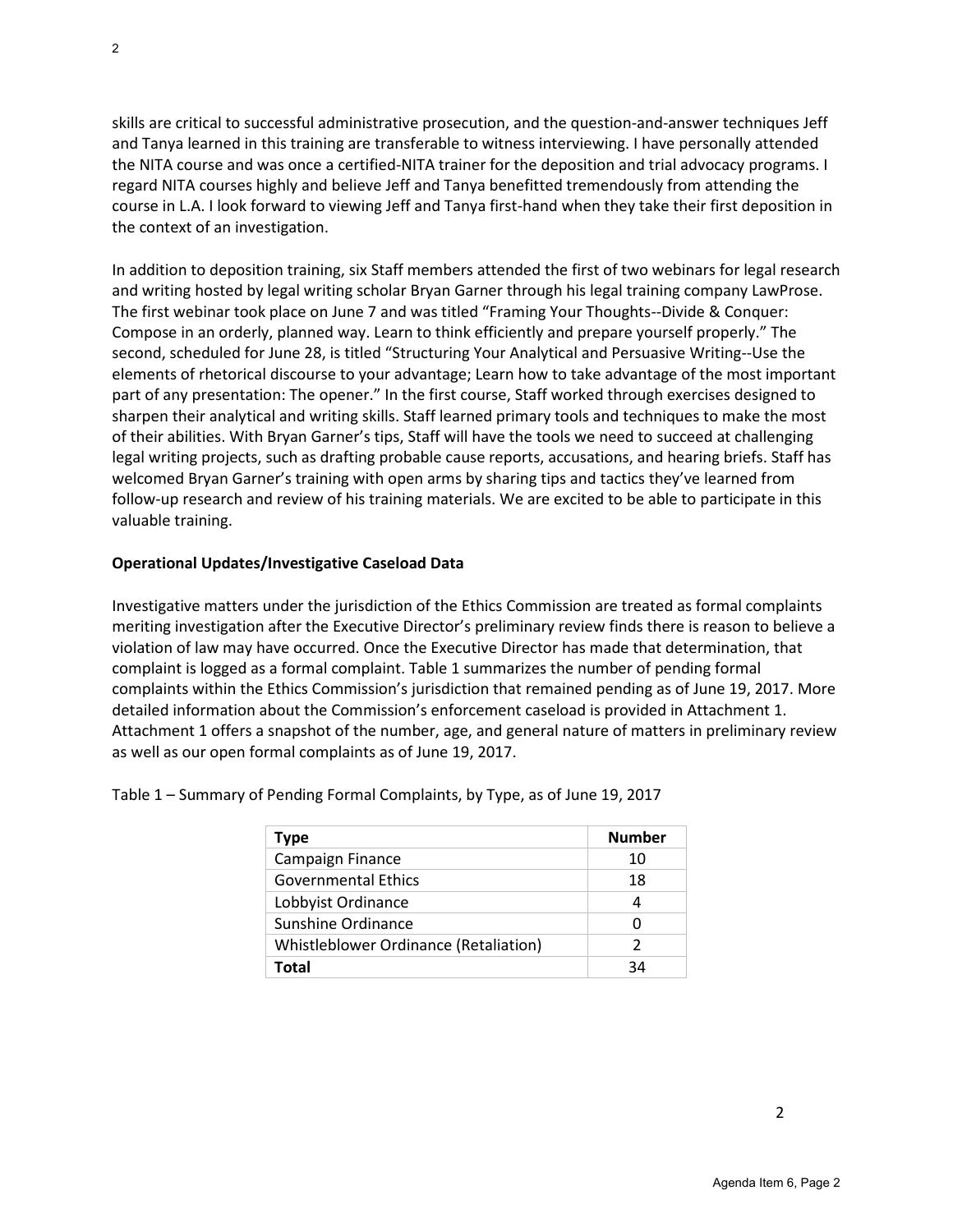## **Referrals to Bureau of Delinquent Revenues**

Table 2 – Summary of the status of accounts that remain active that have been referred by the Ethics Commission to the City's Bureau of Delinquent Revenues.

| Committee/<br><b>Filer</b>                            | ID#     | Treasurer/<br>Responsible<br><b>Officer</b> | Referral | <b>Original Amount</b><br><b>Referred</b> | Last<br>Month's<br><b>Balance</b> | <b>Current</b><br><b>Balance</b> | <b>Status</b>                                                                                                                                                                                        |
|-------------------------------------------------------|---------|---------------------------------------------|----------|-------------------------------------------|-----------------------------------|----------------------------------|------------------------------------------------------------------------------------------------------------------------------------------------------------------------------------------------------|
| Chris Jackson                                         | 1347066 | Chris<br>Jackson                            | 7/12/13  | \$6,601                                   | \$6,601                           | \$5,100.<br>99                   | Writ of Execution<br>processed for Small<br>claims judgment case #<br>CSM-12-842613, June<br>7,2017                                                                                                  |
| Committee to<br><b>Elect Norman</b><br>for Supervisor | 1327771 | Jacqueline<br>Norman                        | 5/01/15  | \$9,000                                   | \$9,000                           | \$9,000                          | <b>Filed Small Claims case</b><br>for outstanding<br>balance. CSM-17-<br>855221. Hearing date<br>7/5/17 at Superior<br>Court of San Francisco.                                                       |
| Bob Squeri for<br>District 7                          | 1346150 | Bob Squeri                                  | 5/01/15  | \$2,000                                   | \$2,000                           | \$2,000                          | <b>Filed Small Claims case</b><br>for outstanding<br>balance. CSM-17-<br>855451. Hearing date<br>8/1/17 at Superior<br>Court of San Francisco.                                                       |
| Isabel Urbano                                         | 153993  | Isabel<br>Urbano                            | 3/23/16  | \$7,000                                   | \$7,000                           | \$6,775                          | Payment not received,<br>called debtor for<br>payment over the<br>phone. Payment past<br>due for 3 months @<br>\$75.00 per month. Paid<br>\$225.00. She agreed to<br>email payment plan<br>contract. |
| Chris Jackson                                         | 1347066 | Chris<br>Jackson                            | 9/26/16  | \$6,100                                   |                                   | \$6,100                          | <b>Filed Small Claims case</b><br>for outstanding<br>balance. CSM-17-<br>855223. Hearing date<br>7/5/17 at Superior<br>Court of San Francisco.                                                       |
| Lynette Sweet                                         | 3544713 | Lynette<br>Sweet                            | 12/29/16 | \$74,408.19                               | $\overline{\phantom{a}}$          | \$74,408<br>.19                  | Legal Department<br>mailed 2 demand<br>letters, with no<br>response from debtor.<br>Legal Department<br>preparing complaint for<br>review.                                                           |
|                                                       |         |                                             |          |                                           | Total: \$103, 684.70              |                                  |                                                                                                                                                                                                      |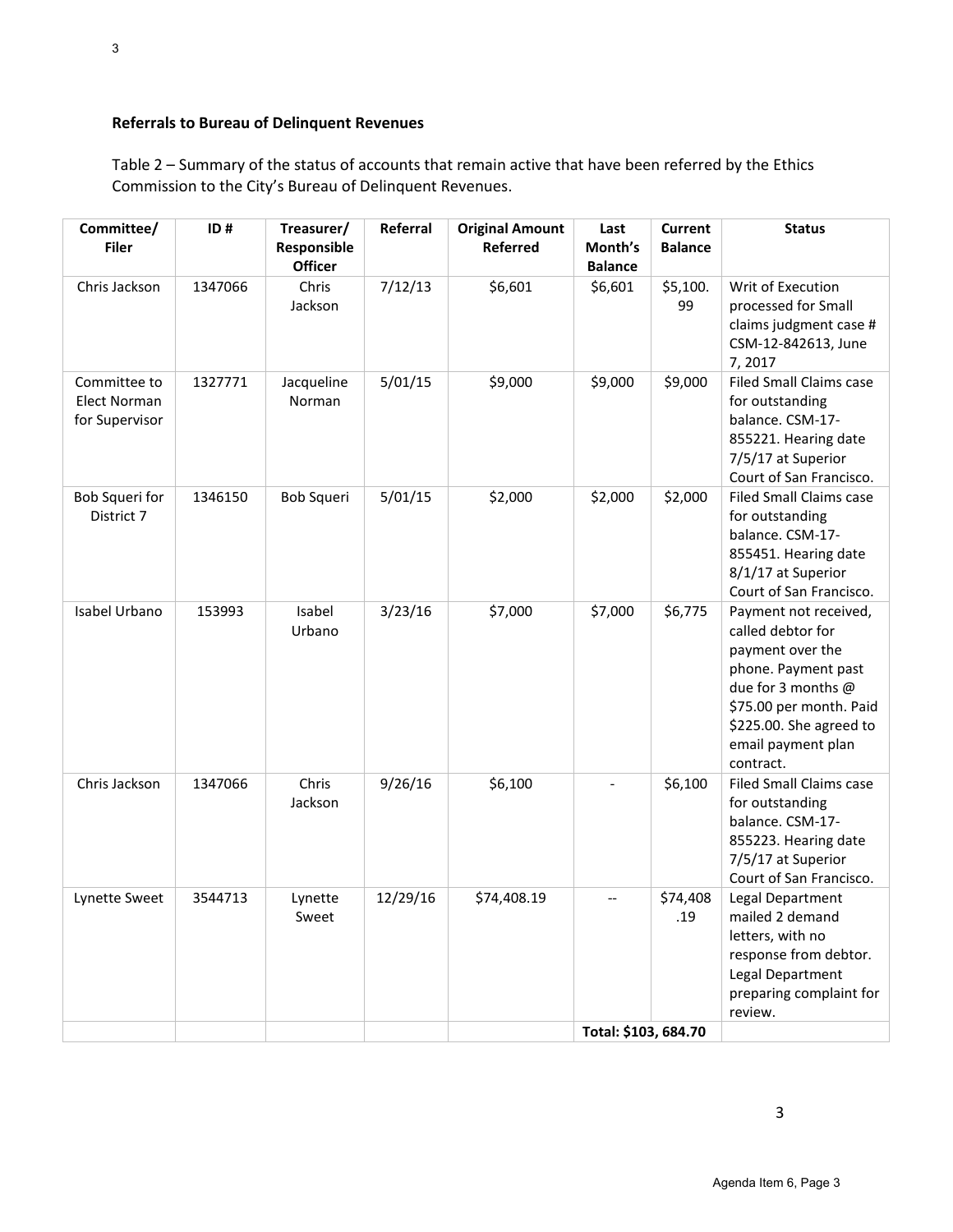| <b>Name</b>                | <b>FPPC No.</b> | <b>Total Owed</b> | Payment<br>Amount | Last<br><b>Received</b> | Outstanding<br><b>Balance</b> | Current:<br>Yes/No |
|----------------------------|-----------------|-------------------|-------------------|-------------------------|-------------------------------|--------------------|
| Kim Shree<br><b>Maufas</b> | 1284567         | \$2,575           | \$50              | 6/15/17                 | \$400                         | Yes                |
| Kim Shree<br><b>Maufas</b> | 1328923         | \$2,000           | \$50              | 6/15/17                 | \$400                         | Yes                |

Table 3 – Summary of penalty installment plans as of June 19, 2017

I look forward to answering any questions you might have at the upcoming Commission meeting.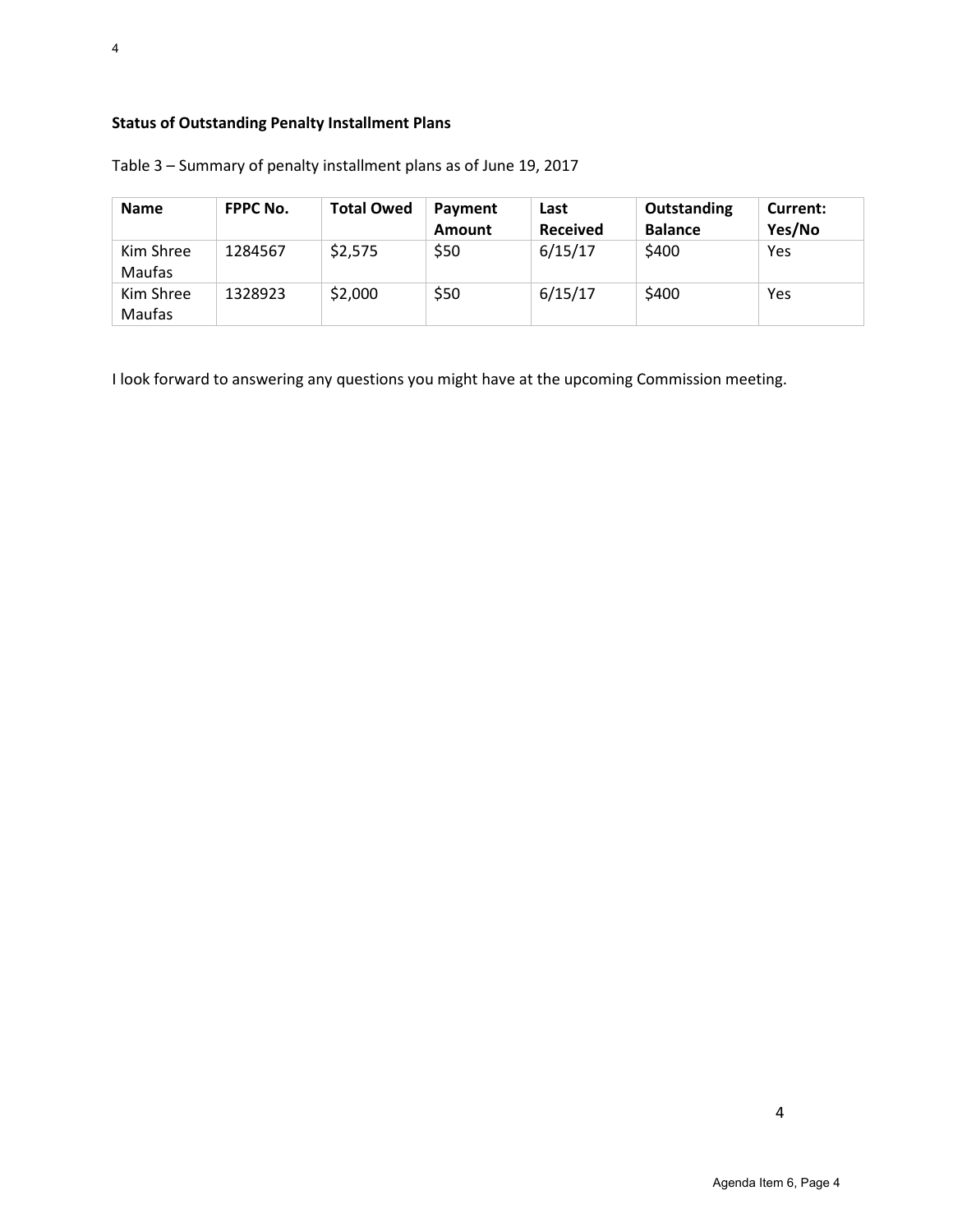

| <b>Type</b>               | #  | Avg. Age |
|---------------------------|----|----------|
| Campaign                  | 47 | 7.7      |
| Ethics                    | 37 | 4.7      |
| Lobbyist                  | 4  | 10.0     |
| Whistleblower Retaliation | 17 | 8.1      |
| Sunshine Ordinance        | 1  | 11.0     |
| Conflict of Interest      | 1  | 4.0      |
| No Apparent Jurisdiction  | 15 | 7.7      |

*6.9 months* **= average age of matters pending in preliminary review**